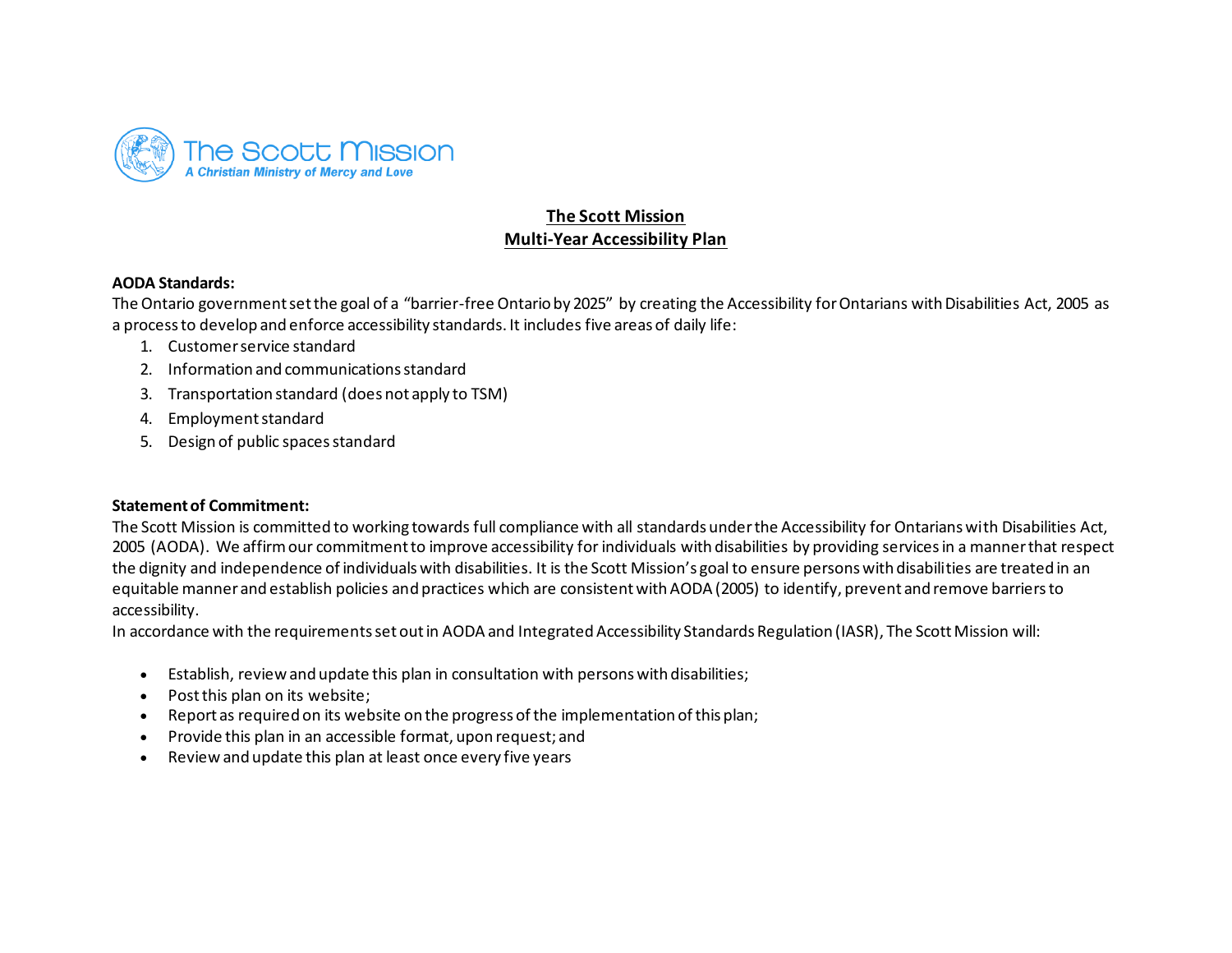# **1. Customer Service Standard**

 The Customer Service Standard (Ontario Regulation 429/07) was the first standard under the AODA to be legislated. It ensures that people with disabilities can receive goods and services in a manner that takes into account one's disability. The Scott Mission use reasonable efforts to ensure that its policies, practices, and procedures are consistent with the following principles:

| <b>Year</b>   | <b>Customer Service</b><br><b>Standard</b>                                                                                                                                                                                                                                                | <b>Responsible</b>                                                                                  | <b>Action Plan</b>                                                                                                                                                                                                                                                                                                                                                                                                                        | <b>Status</b>                                           |  |
|---------------|-------------------------------------------------------------------------------------------------------------------------------------------------------------------------------------------------------------------------------------------------------------------------------------------|-----------------------------------------------------------------------------------------------------|-------------------------------------------------------------------------------------------------------------------------------------------------------------------------------------------------------------------------------------------------------------------------------------------------------------------------------------------------------------------------------------------------------------------------------------------|---------------------------------------------------------|--|
|               |                                                                                                                                                                                                                                                                                           |                                                                                                     |                                                                                                                                                                                                                                                                                                                                                                                                                                           | <b>In Progress</b><br><b>Ongoing</b><br><b>Complete</b> |  |
| 2014          | Services will be provided<br>in a way that allows the<br>person with a disability to<br>maintain self-respect and<br>the respect of other<br>people                                                                                                                                       | Human<br><b>Resources</b><br><b>Front Line</b><br>Managers<br>Front Line Staff                      | Designed, selected, and provided<br>1.<br>education and training to all staff, and<br>volunteers regarding the Accessibility<br>Policy that states the standard for TSM<br>Staff and Client interactions regarding<br>person's with disabilities.<br>Policy stating TSM's commitment to<br>2.<br>provide services for person's with<br>disabilities will be made available to the<br>public (via website and postings in public<br>areas) |                                                         |  |
| 2014/<br>2020 | Services will be provided<br>in a way that allows the<br>persons with a disability<br>to benefit from the same<br>services and in the same<br>or similar way as other<br>clients, unless a different<br>way is necessary to<br>enable them to access<br>goods, services, or<br>facilities | <b>Human</b><br><b>Resources</b><br><b>Front Line</b><br><b>Managers</b><br><b>Front Line Staff</b> | Designed, selected, and provided<br>1.<br>education and training to all staff,<br>volunteers, and contractors regarding the<br>Accessibility Policy that states that<br>persons with a disability will receive the<br>same service as any other client.<br>2. Accessibility Training is held for every<br>new hire and an organizational wide<br>online training is being conducted (2020)<br>for all staff which states that any person  |                                                         |  |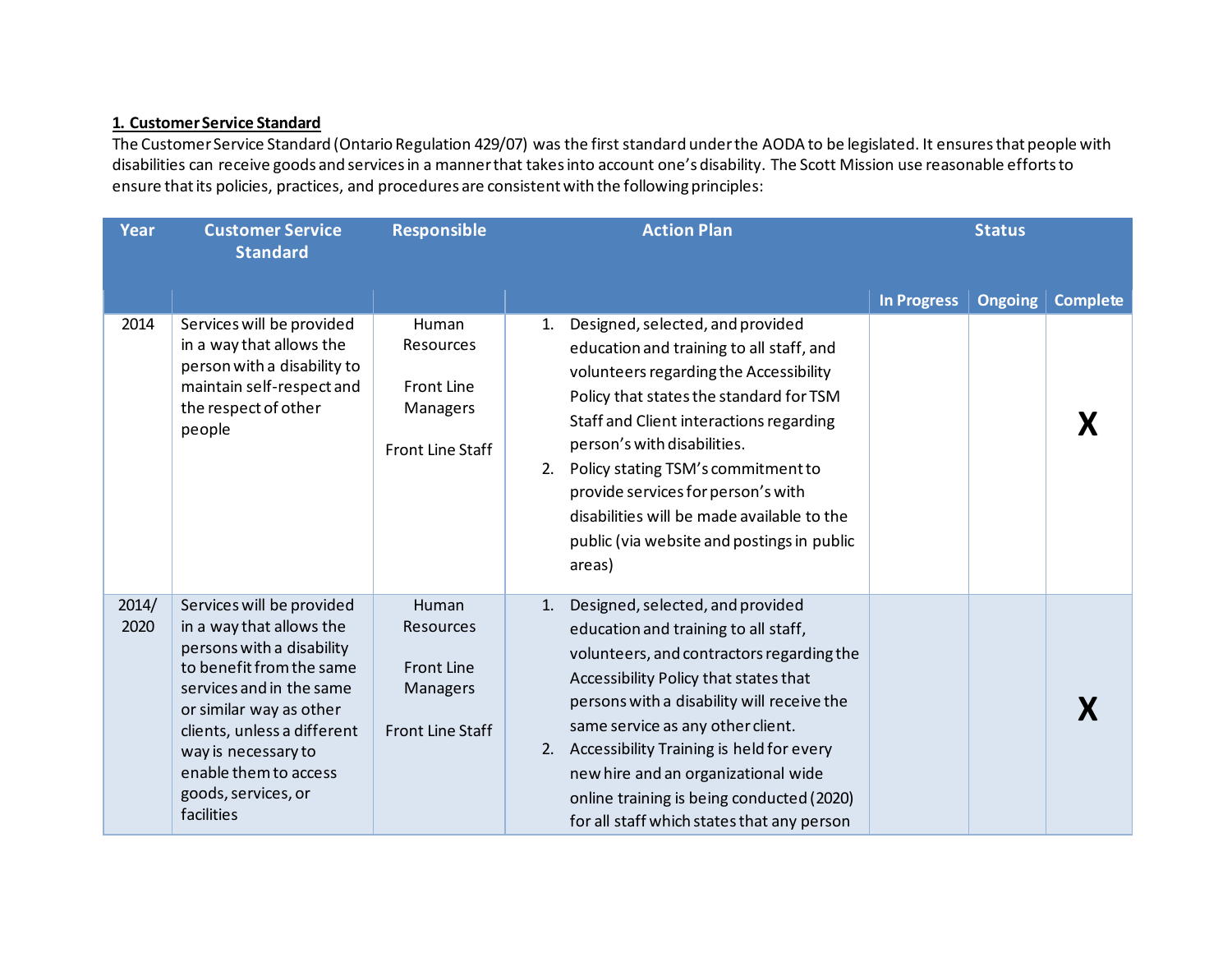|               |                                                                                                                                                                                                       |                                                                         |    | with a disability must benefit from the<br>same service as any other client.                                                                                                                                                                                                                                                                                                                                                                                                                                                                                                                                                                                                                                              |  |  |
|---------------|-------------------------------------------------------------------------------------------------------------------------------------------------------------------------------------------------------|-------------------------------------------------------------------------|----|---------------------------------------------------------------------------------------------------------------------------------------------------------------------------------------------------------------------------------------------------------------------------------------------------------------------------------------------------------------------------------------------------------------------------------------------------------------------------------------------------------------------------------------------------------------------------------------------------------------------------------------------------------------------------------------------------------------------------|--|--|
| 2014          | Services will be provided<br>to persons with a<br>disability in such a way<br>that they have an equal<br>opportunity to access our<br>goods, services, or<br>facilities as what is given<br>to others | Human<br>Resources<br><b>Front Line</b><br>Managers<br>Front Line Staff | 1. | Review of Basic Accessibility Training was<br>held at the November All Staff Meeting,<br>as well the Accessibility Policy which<br>states TSM's commitment to:<br>Provide equal opportunity, goods,<br>and services for clients with<br>disabilities as is provided for all other<br>clients.                                                                                                                                                                                                                                                                                                                                                                                                                             |  |  |
| 2014/<br>2020 | Persons with disabilities<br>may use assistive devices,<br>support persons, service<br>animals in the access of<br>goods and services unless<br>otherwise excluded by<br>law                          | Human<br>Resources<br>Front Line Staff                                  |    | 1. Review of Basic Accessibility Training was<br>held at the November All Staff Meeting<br>which included:<br>An overview of the Guest Services<br>Plan which communicates TSM's<br>commitment to supporting persons<br>using assistive devices, support<br>persons, service animals while<br>accessing goods and services.<br>2. TSM's Accessibility Policy states the<br>commitment and specific tips on how to<br>assist persons with disabilities that may<br>be using assistive devices, support<br>persons, and/or service animals.<br>3. Accessibility Training is held for every<br>new hire and an organizational wide<br>online training is being conducted (2020)<br>for all staff which shares tips on how to |  |  |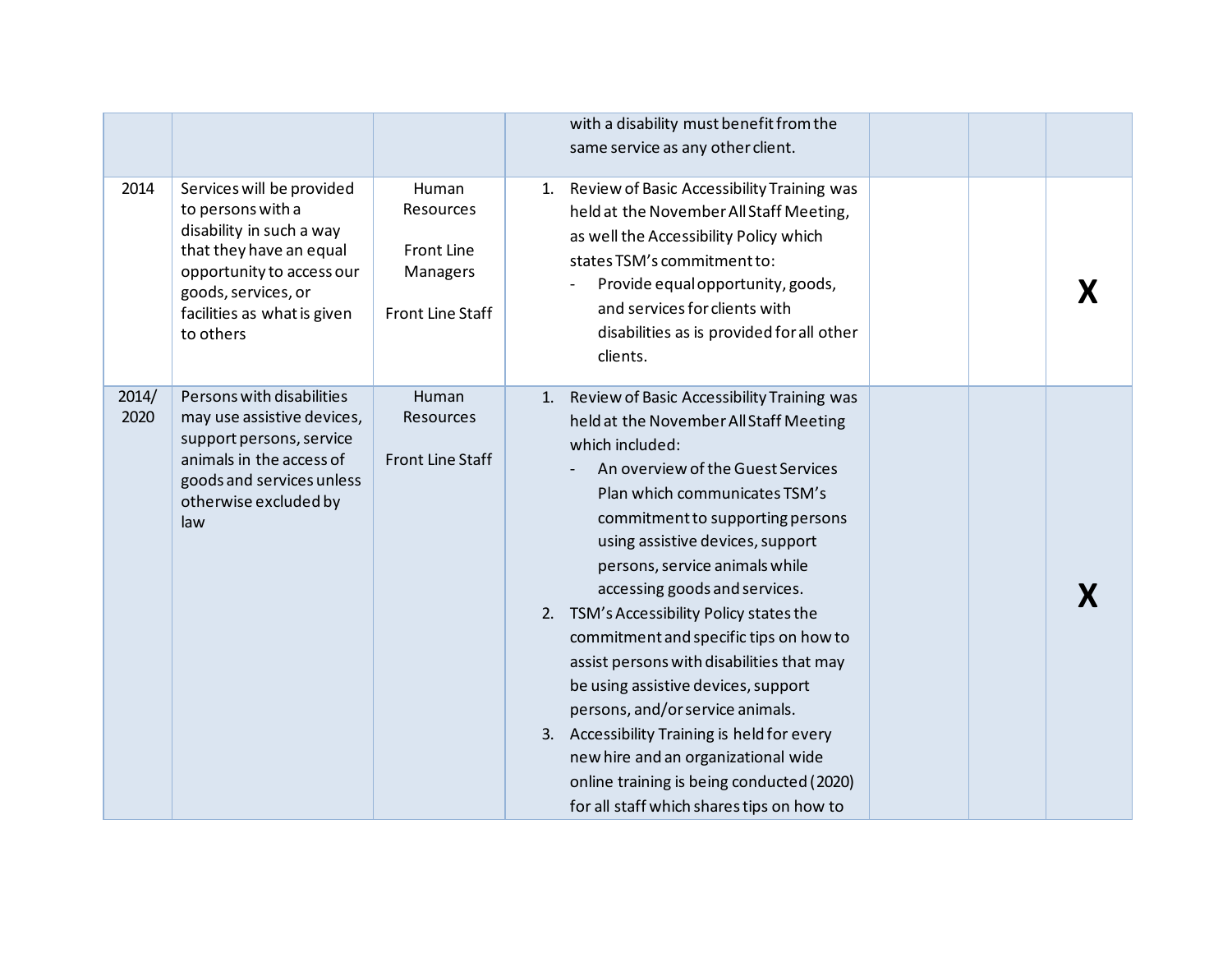|      |                                                                                                                                                                          |                                                      |                      | help persons with disabilities that may be<br>using assistive devices, support persons,<br>and/or service animals.                                                                                                                                                                                                  |   |  |
|------|--------------------------------------------------------------------------------------------------------------------------------------------------------------------------|------------------------------------------------------|----------------------|---------------------------------------------------------------------------------------------------------------------------------------------------------------------------------------------------------------------------------------------------------------------------------------------------------------------|---|--|
| 2014 | The Scott Mission's<br>employees will<br>communicate to persons<br>of disabilities in ways that<br>take into account their<br>disability                                 | Human<br><b>Resources</b><br><b>Front Line Staff</b> | 1.                   | TSM's accessibility policy states our<br>commitment to acknowledge a disability<br>and communicate with the person in an<br>appropriate manner.                                                                                                                                                                     |   |  |
| 2019 | In the event the<br>accessibility features or<br>services are temporarily<br>out of service, we will<br>provide public notice in a<br>prompt manner                      | Human<br><b>Resources</b><br>Managers                |                      | 1. Signs were created and sent to Front Line<br>Managers to post in case of a service<br>disruption.                                                                                                                                                                                                                |   |  |
| 2014 | The Scott Mission's<br>client's feedback process<br>is accessible for persons<br>with disabilities in<br>accessible formats and<br>communication support<br>upon request | Human<br>Resources                                   | $\mathbf{1}$ .<br>2. | A Guest Services Plan which<br>communicates TSM's Feedback Process<br>was created.<br>Accessible versions of the Feedback Form<br>such as large print, verbal<br>communication, or another kind which<br>takes the specific disability into account<br>will be made available upon request in all<br>service areas. | X |  |

## **2. Information and Communications Standard**

This section of the Regulation includes requirements related to:

• Accessible feedback processes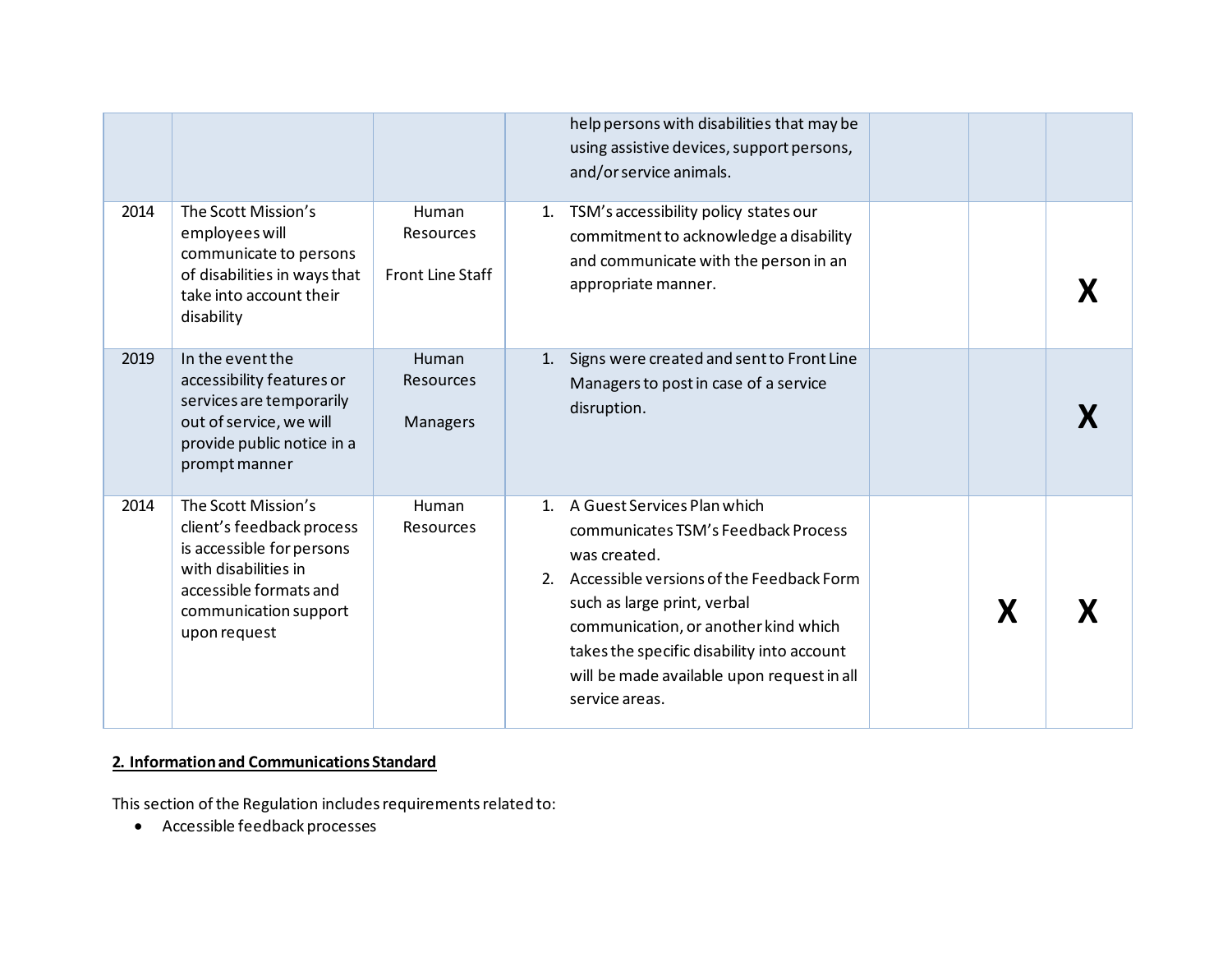- Accessible formats and communication support
- Publicly available emergency procedures, plans, public safety information
- Accessible websites and web content

| <b>Year</b> | <b>Information and</b><br><b>Communications</b>                                                                                                                                                                  | <b>Responsible</b>                                  | <b>Action Plan</b>                                                                                                                                                                                                                                                                                                                                                                                                                                                                           | <b>Status</b>                        |                 |
|-------------|------------------------------------------------------------------------------------------------------------------------------------------------------------------------------------------------------------------|-----------------------------------------------------|----------------------------------------------------------------------------------------------------------------------------------------------------------------------------------------------------------------------------------------------------------------------------------------------------------------------------------------------------------------------------------------------------------------------------------------------------------------------------------------------|--------------------------------------|-----------------|
|             | <b>Standard</b>                                                                                                                                                                                                  |                                                     |                                                                                                                                                                                                                                                                                                                                                                                                                                                                                              | <b>In Progress</b><br><b>Ongoing</b> | <b>Complete</b> |
| 2015        | Provide information on<br>emergency procedures,<br>plans and public safety<br>information in an<br>accessible format or with<br>appropriate<br>communication supports,<br>as soon as practicable<br>upon request | Human<br><b>Resources</b>                           | Education and training on evacuation and<br>1.<br>emergency procedures/plans is<br>conducted annually.<br>Upon request, HR or Department Heads<br>2.<br>will provide information on emergency<br>procedures/plans in an accessible format.<br>Accessibility Policy has been made<br>3.<br>available to the public (via TSM website).<br>Yearly training of emergency procedures<br>4.<br>including specific procedures for<br>employees with disabilities, where<br>applicable, are ongoing. | X                                    |                 |
| 2020        |                                                                                                                                                                                                                  | Human<br>Resources<br><b>Managers</b><br>Operations |                                                                                                                                                                                                                                                                                                                                                                                                                                                                                              |                                      |                 |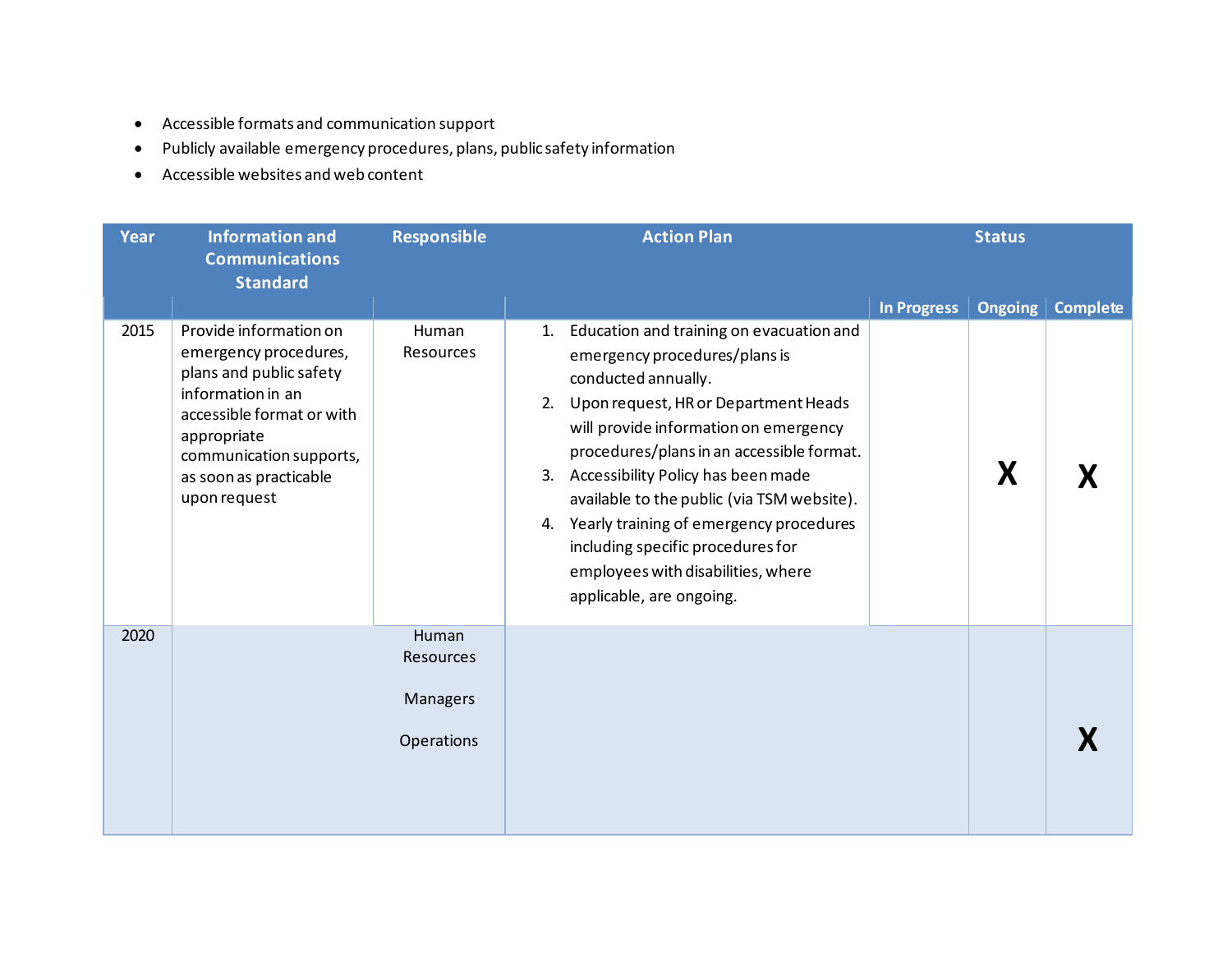|      |                                                                                                                                                                                                                                  |                                                      |    | been conducted (2015).                                                                                                                                                                                                                                                                                                                 |   |  |
|------|----------------------------------------------------------------------------------------------------------------------------------------------------------------------------------------------------------------------------------|------------------------------------------------------|----|----------------------------------------------------------------------------------------------------------------------------------------------------------------------------------------------------------------------------------------------------------------------------------------------------------------------------------------|---|--|
| 2017 | Make new internet<br>websites and web content<br>(published after 2012)<br>conform with the World<br>Wide Web consortium<br>Web Content Accessibility<br>Guidelines (WCAG) 2.0<br>LevelA                                         | <b>Public Relations</b>                              |    | 1. TSM website as well as TSM camp<br>website were upgraded according to<br>World Wide Web consortium Web<br>Content Accessibility Guidelines 2.0 Level<br>Α.                                                                                                                                                                          |   |  |
| 2021 | Make new internet<br>websites and web content<br>conform with the World<br>Wide Web consortium<br>Web Content Accessibility<br>Guidelines (WCAG) 2.0<br>Level AA by Jan 1, 2021                                                  | <b>Public Relations</b>                              | 1. | TSM website is in the process of being<br>upgraded according to World Wide Web<br>Consortium Web Content Accessibility<br>Guidelines Level AA.<br>2. TSM camp website has been upgraded<br>according to World Wide Web<br>Consortium Web Content Accessibility<br>Guidelines Level AA.                                                 |   |  |
| 2014 | Ensure that any process<br>for receiving and<br>responding to feedback is<br>accessible to persons with<br>disabilities by providing or<br>arranging for the<br>provision of accessible<br>formats and<br>communication supports | Human<br><b>Resources</b><br><b>Front Line Staff</b> | 2. | 1. A Guest Feedback Form was created for<br>any persons with disabilities to share<br>their feedback with TSM Management.<br>Determine what kind of accessible<br>formats can be provided, such as large<br>print, verbal communication, accessible<br>PDFs, closed captioning, text to speech or<br>other kinds and provide them upon | X |  |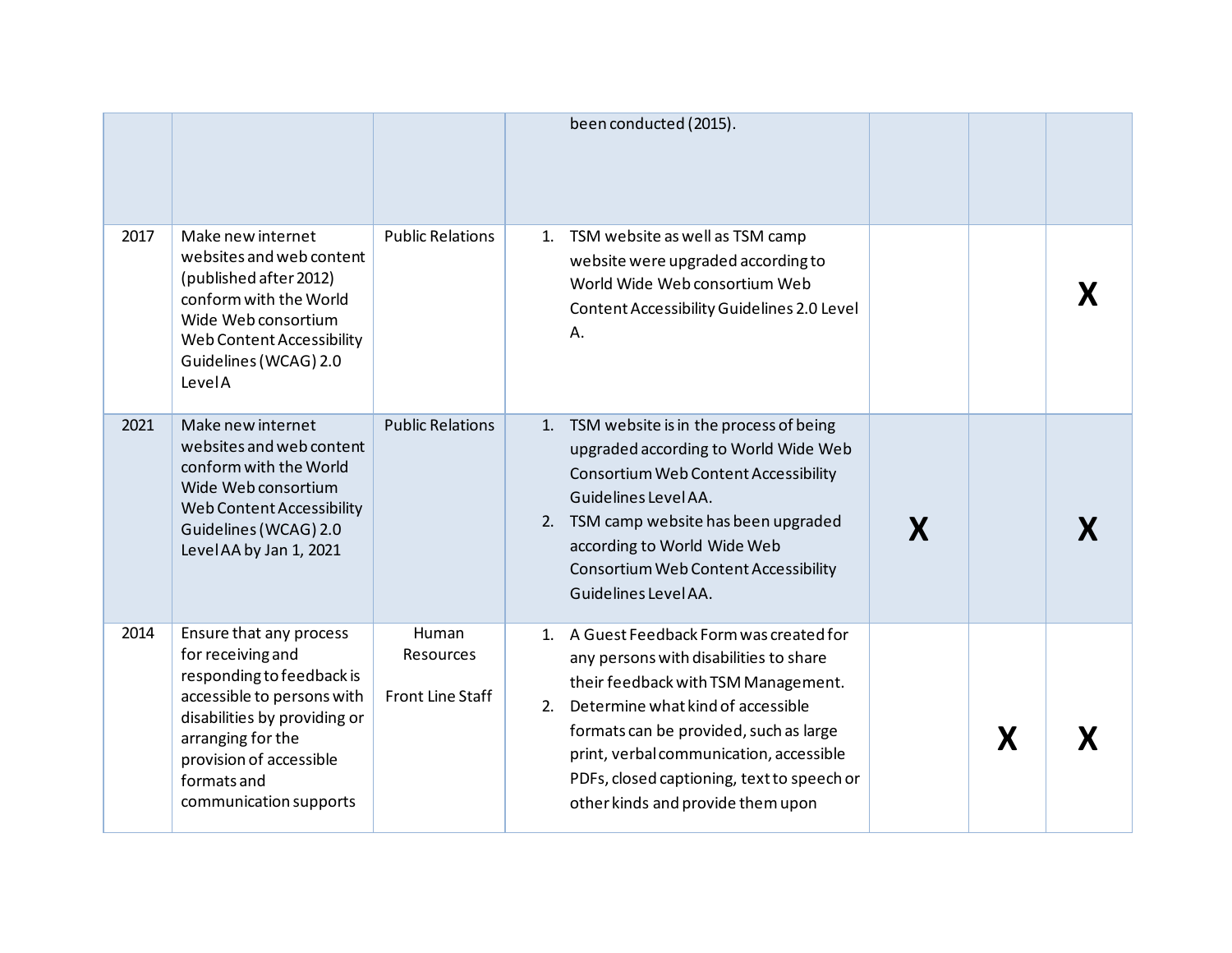|      |                                                                                                                                                 |                                  | request in a timely manner.                                                                                                                                                                                                                                                                                                                                                                                                                                                                                                                        |  |
|------|-------------------------------------------------------------------------------------------------------------------------------------------------|----------------------------------|----------------------------------------------------------------------------------------------------------------------------------------------------------------------------------------------------------------------------------------------------------------------------------------------------------------------------------------------------------------------------------------------------------------------------------------------------------------------------------------------------------------------------------------------------|--|
| 2020 | Provision of accessible<br>formats and<br>communication supports<br>for persons of disabilities<br>will be provided or<br>arranged upon request | <b>Human</b><br><b>Resources</b> | 1. Accessible formats and communication<br>support for persons with disabilities such<br>as large print, verbal communication,<br>accessible PDFs, closed captioning, text<br>to speech or other kinds of formats will<br>be made available in a timely manner<br>upon request.<br>TSM website is in compliance with<br>2.<br>current accessibility standards to<br>communicate to persons with disabilities.<br>Policy states that accessible formats and<br>communication supports will be made<br>available in a timely manner upon<br>request. |  |

# **3. Employment Standard**

The section of the Regulation includes requirements related to:

- Recruitment, assessment, and selection
- Accessible formats and communication support for employees
- Workplace emergency response
- Individual accommodation plans and return to work processes
- Performance management, career development and redeployment

 The Scott Mission is committed to fair and accessible employment practices that attract and retain employees with disabilities. This includes providing accessibility across all stages of the employment cycle.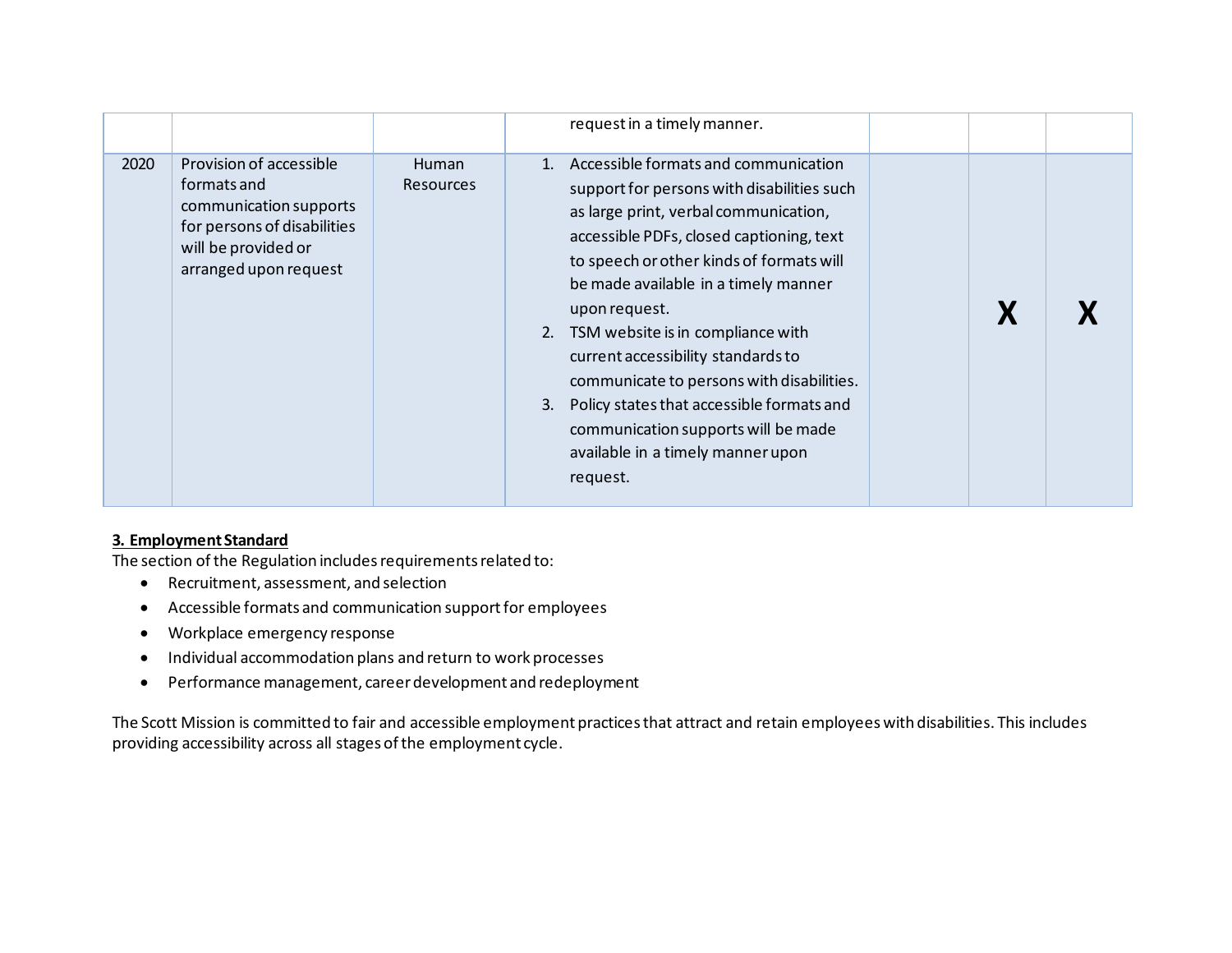| <b>Year</b>   | <b>Employment Standard</b>                                                                                                                                                   | <b>Responsible</b>        |          | <b>Action Plan</b>                                                                                                                                                                              |                         | <b>Status</b>  |                 |
|---------------|------------------------------------------------------------------------------------------------------------------------------------------------------------------------------|---------------------------|----------|-------------------------------------------------------------------------------------------------------------------------------------------------------------------------------------------------|-------------------------|----------------|-----------------|
| 2021          | Review and update<br>existing recruitment<br>policies, procedures and<br>processes                                                                                           | Human<br><b>Resources</b> |          | 1. A new recruitment program is being<br>developed that reviews and updates<br>existing recruitment processes and<br>procedures.                                                                | <b>In Progress</b><br>X | <b>Ongoing</b> | <b>Complete</b> |
| 2015          | Specify that<br>accommodation is<br>available for applicants<br>with disabilities on job<br>postings                                                                         | Human<br>Resources        | 1.       | All job postings specify that<br>accommodations are available for those<br>with disabilities.                                                                                                   |                         |                |                 |
| 2015          | Notify internal and<br>external job applicants<br>that accommodation for<br>disabilities will be<br>provided to support their<br>participation in the<br>recruitment process | Human<br>Resources        | 1.<br>2. | All job applicants are notified that<br>accommodations are available to provide<br>support regarding any disability.<br>All recruitment processes accommodate<br>for persons with a disability. |                         |                |                 |
| 2015          | Notify selected applicants<br>that accommodations are<br>available on request.                                                                                               | Human<br><b>Resources</b> | 1.       | Applicants that are selected to be hired<br>are notified that accommodations are<br>available upon request in regard to any<br>disability.                                                      |                         |                |                 |
| 2014/<br>2020 | Inform current employees<br>and new hires as soon as<br>practicable after they<br>begin employment of<br>policies supporting                                                 | Human<br>Resources        | 1.       | New hires and current employees have<br>been informed of policies regarding<br>disabilities and the organization's<br>commitment to supporting employees                                        |                         |                |                 |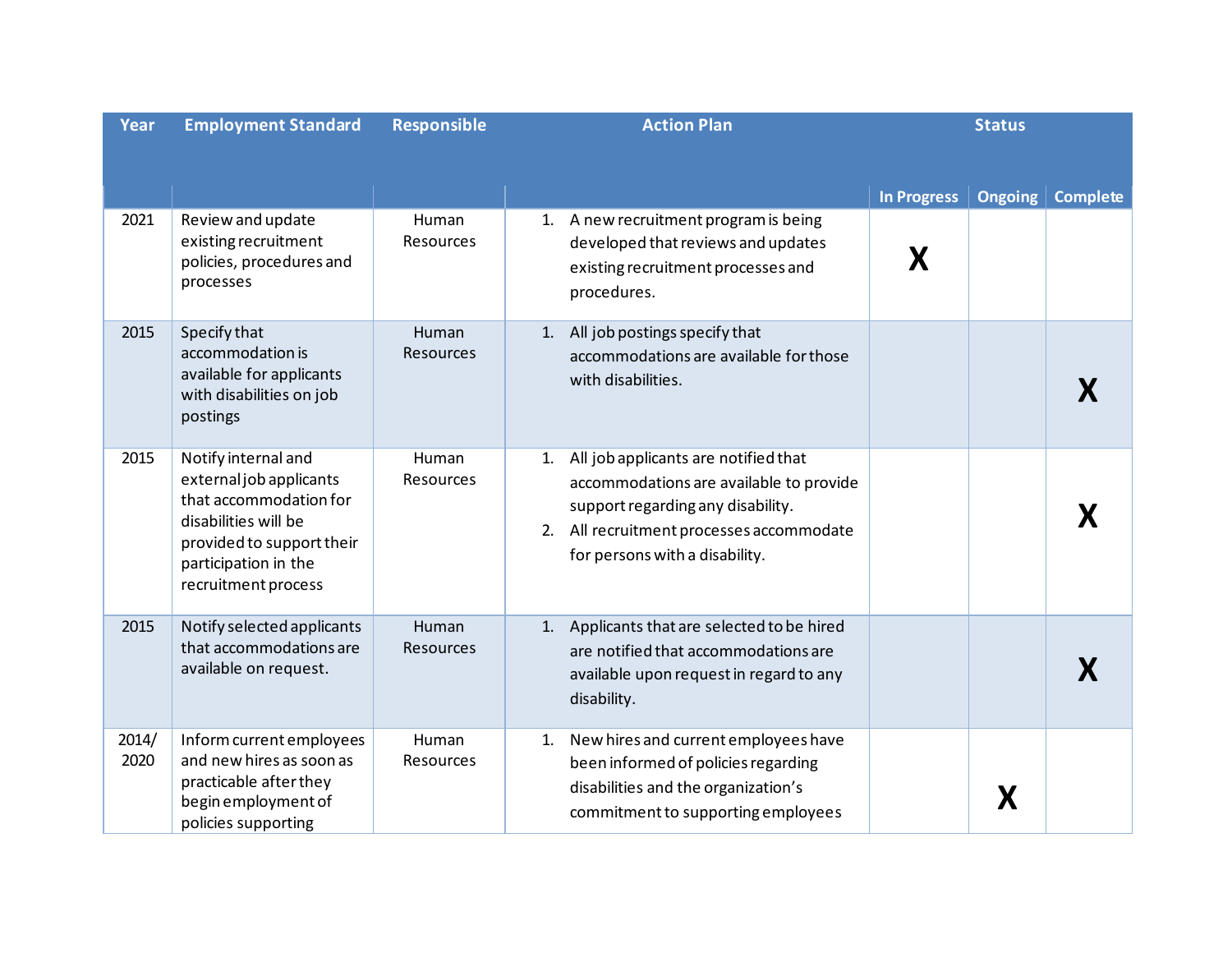|      | employees with<br>disabilities.                                                                                                                                                                              |                                | with disabilities.<br>2. Accessibility Policies have been created<br>and made available to all staff.                                                                                                              |  |
|------|--------------------------------------------------------------------------------------------------------------------------------------------------------------------------------------------------------------|--------------------------------|--------------------------------------------------------------------------------------------------------------------------------------------------------------------------------------------------------------------|--|
| 2020 | Keep employees up to<br>date on changes to<br>policies/procedures<br>relating to<br>accommodation                                                                                                            | Human<br>Resources             | 1. Any policy update on procedures<br>regarding accommodation are sent to the<br>X<br>staff to whom it applies.                                                                                                    |  |
| 2020 | Consult with the<br>employee with a disability<br>when requested and<br>provide/arrange for the<br>provision of suitable<br>accessible formats and<br>communication supports<br>needed to perform the<br>job | Human<br>Resources<br>Managers | The Individualized Accommodation Plan<br>$1_{\cdot}$<br>has been created which assesses for the<br>need for additional supports that an<br>employee with a disability may need in<br>order to perform their job.   |  |
| 2020 | Develop written individual<br>accommodation plans for<br>employees with<br>disabilities                                                                                                                      | Human<br>Resources<br>Managers | 1. An Individualized Accommodation Plan<br>Process was created. The plan states the<br>steps to be taken and the form to fill out<br>for staff to complete with their managers<br>to accommodate any disabilities. |  |
| 2012 | Have in place a<br>documented process for<br>supporting employees<br>who return to work after<br>being away for reasons<br>related to their disability                                                       | Human<br>Resources             | 1. An "Early and Safe Return to Work"<br>policy was created which includes staff<br>that may return to work after a short- or<br>long-term disability.                                                             |  |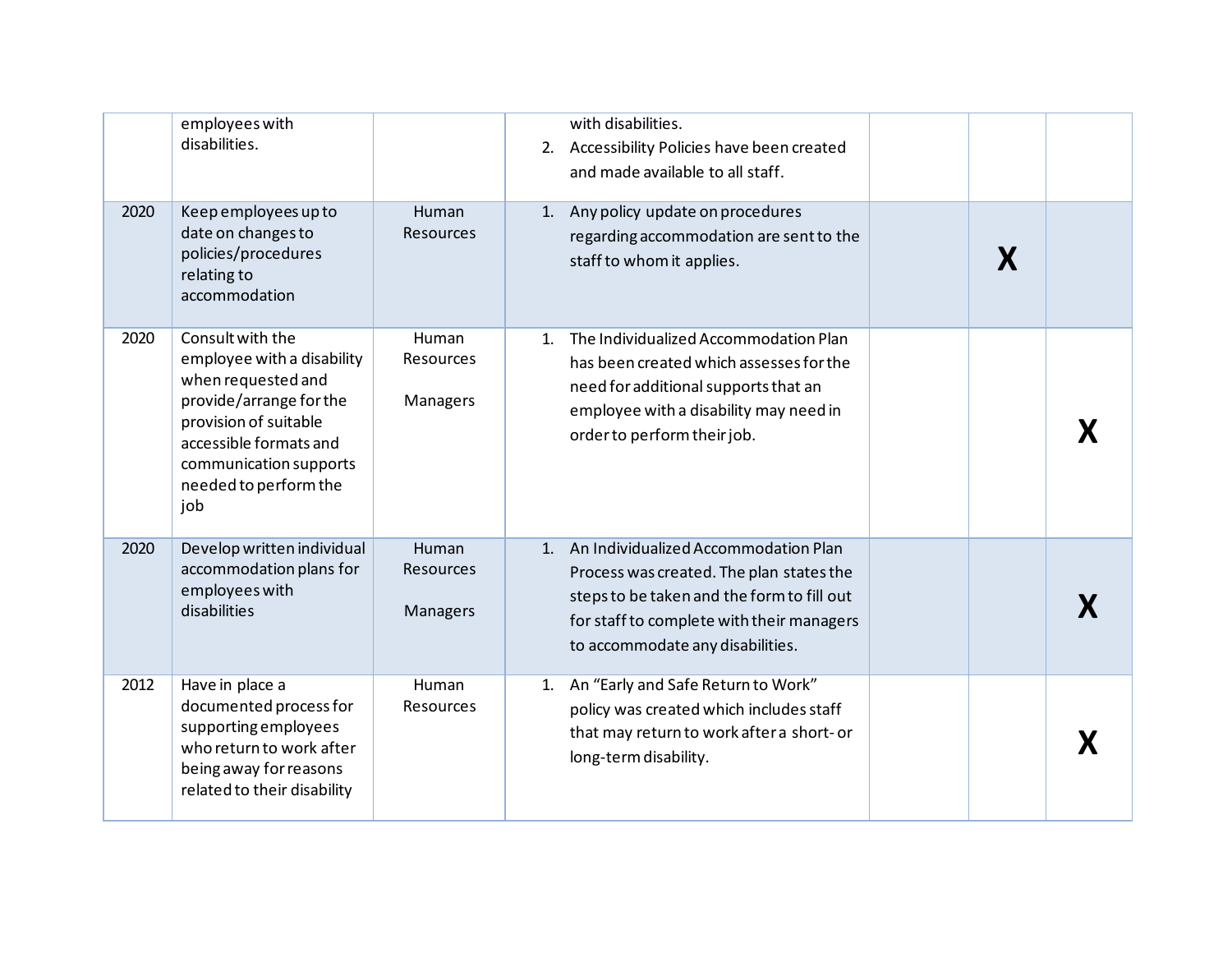| 2021 | Use performance<br>management processes<br>that take into account the<br>accessibility needs of<br>employees with<br>disabilities                                                            | <b>Human</b><br><b>Resources</b> | 1. Performance management processes will<br>be created in 2021 that will take into<br>account accessibility needs of employees<br>with disabilities.                         |  |  |
|------|----------------------------------------------------------------------------------------------------------------------------------------------------------------------------------------------|----------------------------------|------------------------------------------------------------------------------------------------------------------------------------------------------------------------------|--|--|
| 2021 | Take the accessibility<br>needs of employees with<br>disabilities into account;<br>provide them with career<br>development,<br>advancement<br>opportunities and<br>redeployment if necessary | Human<br><b>Resources</b>        | 1. A policy stating TSM's commitment to<br>employee's with disabilities opportunities<br>for career development, advancement<br>and redeployment will be created in<br>2021. |  |  |

#### **4.Design of Public Spaces Standard**

This section of the Regulation includes requirements related to:

- recreational trails & beach access routes
- outdoor public use eating areas & outdoor play spaces
- exterior paths of travel
- parking
- obtaining service
- maintenance
- • Making all indoor or outdoor newly constructed service counters and fixed queuing guides and all newly constructed or redeveloped waiting areas will conform to all of the required elements in accordance with the provisions of the IASR
- Providing preventative and emergency maintenance to the accessible parts of the organization's public space, such as putting up signs for temporary disruptions and providing alternative solutions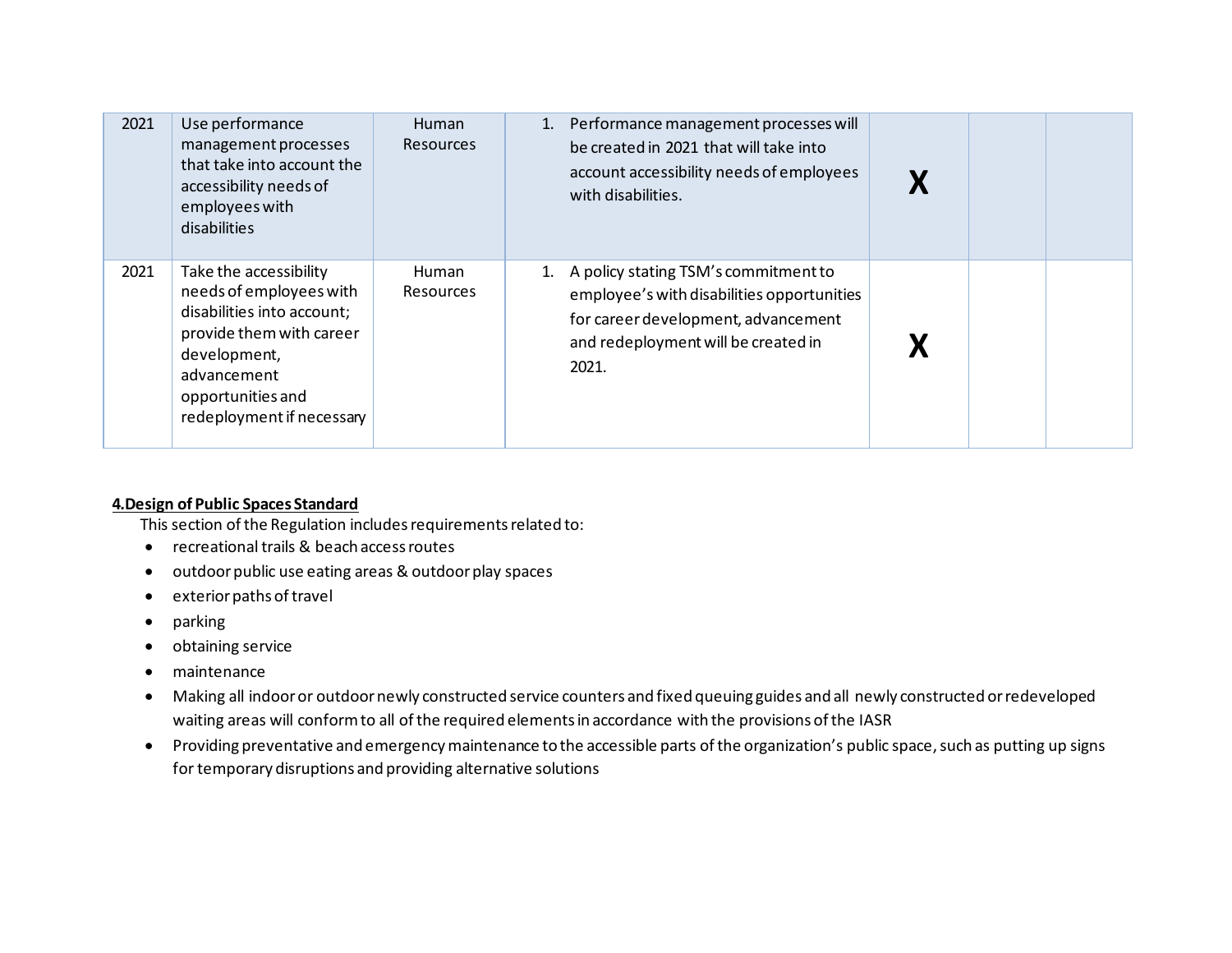| Year | <b>Employment Standard</b>                                                                                                                                                                                                                                                                                                                                                                                                                                       | <b>Responsible</b> | <b>Action Plan</b> |                    | <b>Status</b>  |                 |
|------|------------------------------------------------------------------------------------------------------------------------------------------------------------------------------------------------------------------------------------------------------------------------------------------------------------------------------------------------------------------------------------------------------------------------------------------------------------------|--------------------|--------------------|--------------------|----------------|-----------------|
|      |                                                                                                                                                                                                                                                                                                                                                                                                                                                                  |                    |                    |                    |                |                 |
|      |                                                                                                                                                                                                                                                                                                                                                                                                                                                                  |                    |                    | <b>In Progress</b> | <b>Ongoing</b> | <b>Complete</b> |
| N/A  | Making beach access<br>routes and recreational<br>trails accessible if<br>building new trails or<br>beach access routes and<br>planning to maintain<br>them or making major<br>changes to existing ones<br>or planning to maintain<br>them                                                                                                                                                                                                                       | N/A                | N/A                |                    |                |                 |
| N/A  | Making new and<br>redeveloped exterior<br>paths of travel that are<br>outdoor sidewalks or<br>walkways designed and<br>constructed for<br>pedestrian travel and are<br>intended to serve a<br>functional purpose<br>(includes stairs, ramps,<br>curb ramps, depressed<br>curbs, pedestrian signals,<br>rest areas and not to<br>provide a recreational<br>experience) meet certain<br>technical requirements in<br>accordance with the<br>provisions of the IASR | N/A                | N/A                |                    |                |                 |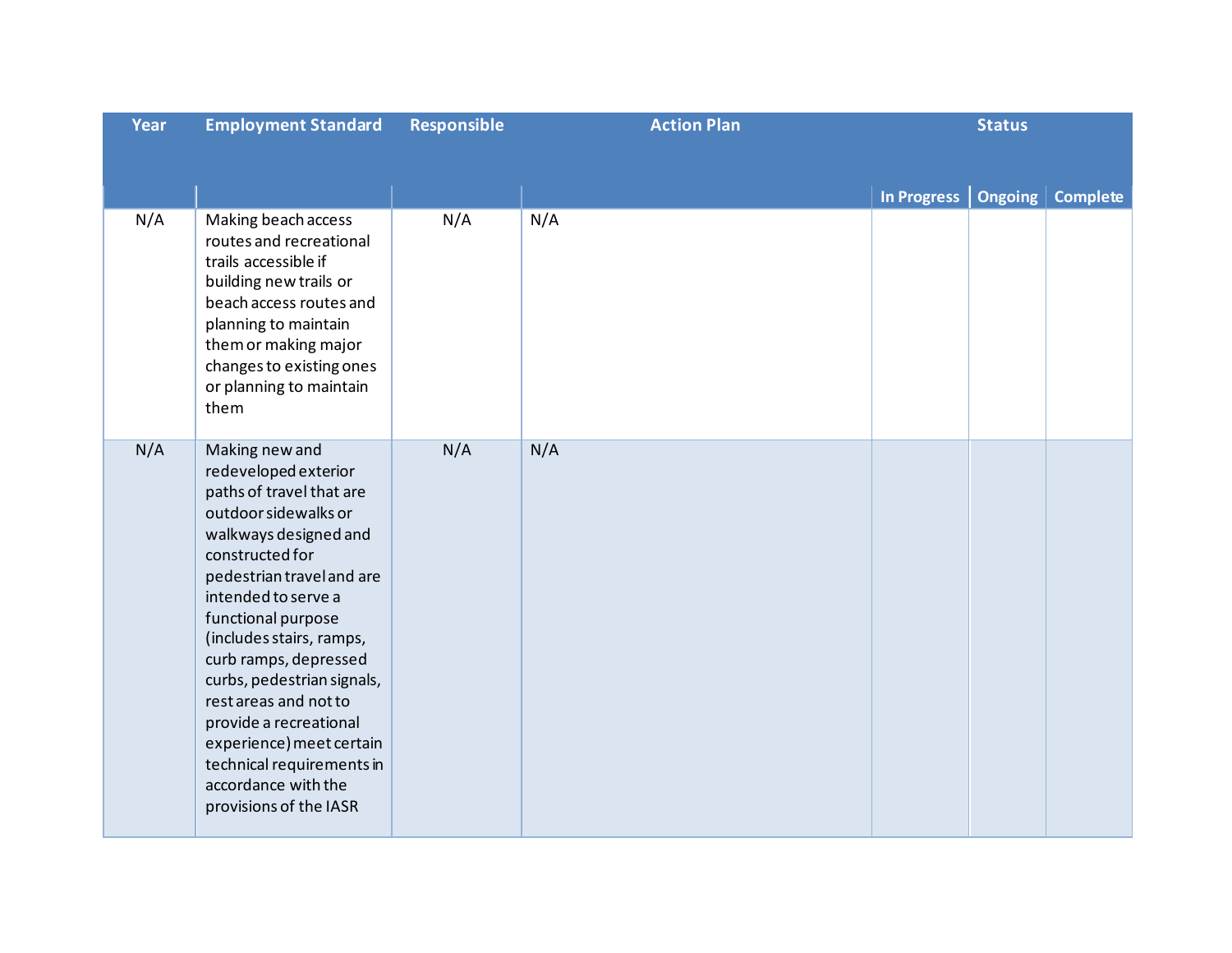| N/A       | Where practicable,<br>making new and<br>redeveloped parking<br>areas meet the technical<br>requirements in<br>accordance with the<br>provision of IASR                                                                                                                    | N/A                                              | N/A                                                                                                                                                                                    |  |  |
|-----------|---------------------------------------------------------------------------------------------------------------------------------------------------------------------------------------------------------------------------------------------------------------------------|--------------------------------------------------|----------------------------------------------------------------------------------------------------------------------------------------------------------------------------------------|--|--|
| N/A       | Making new and<br>redeveloped outdoor<br>public eating areas meet<br>the technical<br>requirements in<br>accordance with the<br>provision of IASR                                                                                                                         | N/A                                              | N/A                                                                                                                                                                                    |  |  |
| N/A       | Making all indoor or<br>outdoor newly<br>constructed service<br>counters and fixed<br>queuing guides and all<br>newly constructed or<br>redeveloped waiting<br>areas will conform to all<br>of the required elements<br>in accordance with the<br>provisions of the IASR. | N/A                                              | N/A                                                                                                                                                                                    |  |  |
| 2019/2020 | Providing preventative<br>and emergency<br>maintenance to the<br>accessible parts of the<br>organization's public<br>space, such as putting up                                                                                                                            | Human<br>Resources<br>Maintenance<br>Contractors | Signs are posted in the event of a<br>1.<br>temporary service disruption and<br>alternative solutions are provided by<br>frontline staff.<br>2. Maintenance staff are contacted in the |  |  |